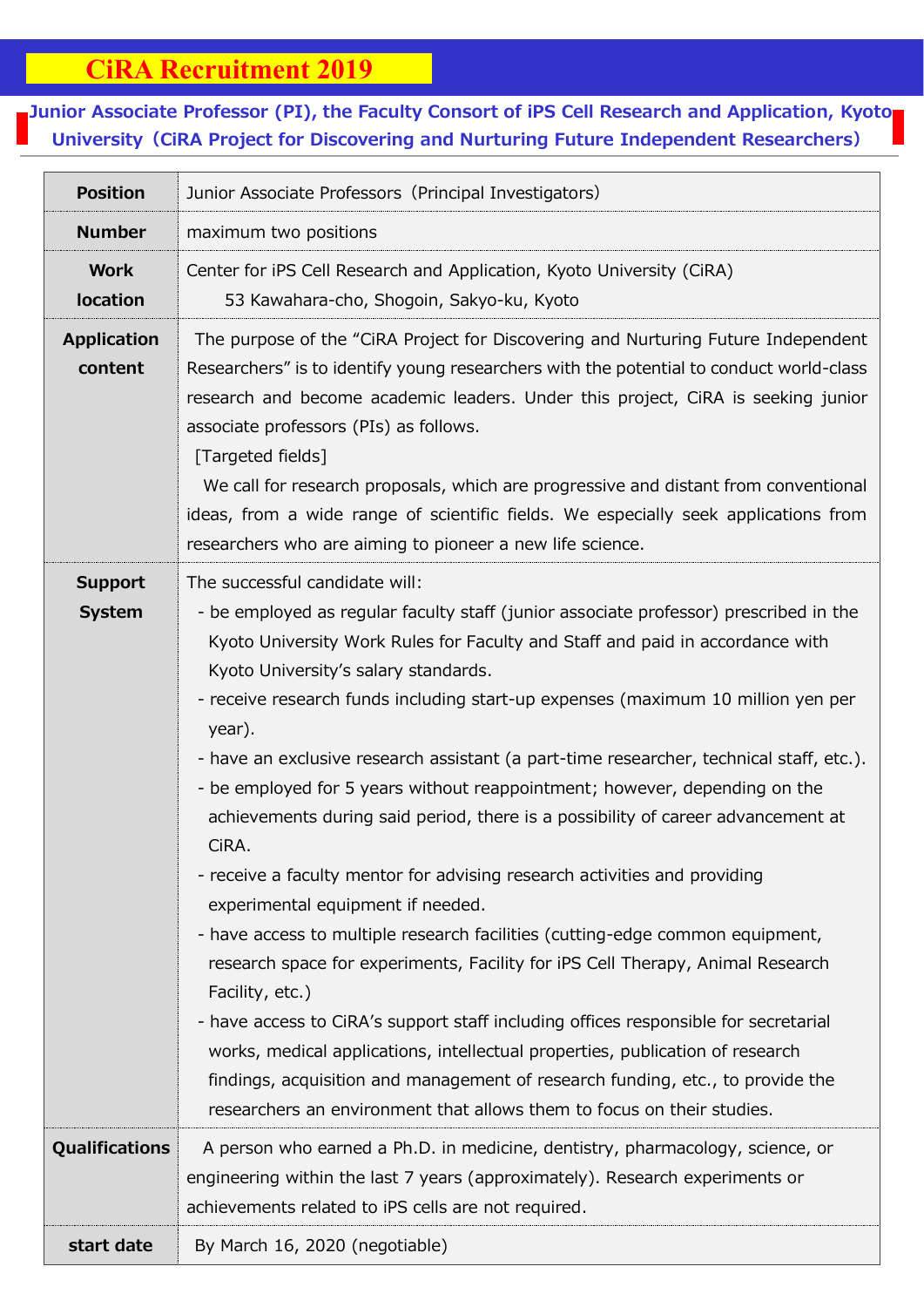| <b>Probational</b><br>period                                          | 6 months                                                                                                                                                                                                                                                                                                                                                                                                                                                                                                                                                                                                                                                                                                                                                                                                                                                                                                                                                                                                                                                                                                                                                                    |
|-----------------------------------------------------------------------|-----------------------------------------------------------------------------------------------------------------------------------------------------------------------------------------------------------------------------------------------------------------------------------------------------------------------------------------------------------------------------------------------------------------------------------------------------------------------------------------------------------------------------------------------------------------------------------------------------------------------------------------------------------------------------------------------------------------------------------------------------------------------------------------------------------------------------------------------------------------------------------------------------------------------------------------------------------------------------------------------------------------------------------------------------------------------------------------------------------------------------------------------------------------------------|
| <b>Working</b><br>conditions                                          | Regular faculty staff of Kyoto University (Junior Associate Professor: full-time)<br>- Salary, etc., are to be determined in accordance with Kyoto University standards.<br>- Discretionary Labor System for Professional Work (38 hours and 45 minutes per<br>week)<br>- Holidays: Saturday, Sunday, national holidays, summer holidays, New Year's<br>holidays, Kyoto University Anniversary, and annual paid leave<br>- Social insurance: MEXT Mutual Aid Association, employee's pension, Industrial<br>Accident Compensation Insurance, and employment insurance                                                                                                                                                                                                                                                                                                                                                                                                                                                                                                                                                                                                       |
| <b>Close of</b><br>application                                        | 5:00pm (JST) Friday, November 29, 2019                                                                                                                                                                                                                                                                                                                                                                                                                                                                                                                                                                                                                                                                                                                                                                                                                                                                                                                                                                                                                                                                                                                                      |
| <b>Documents</b><br>to be<br>submitted                                | Please submit the following documents:<br>1. Curriculum vitae (Form 1)<br>Please attach your headshot on the CV and write your email address and<br>telephone number by which we can contact you in the daytime.<br>2. List of research achievements or professional achievements (publications,<br>presentations, acquired research funds, patents, etc.) (Form 2)<br>3. Outlines of research progress and research results (Form 3)<br>4. Research plan (Form 4)<br>5. Essay in about 1000 words in any style<br>Please choose one topic from the below and freely express your opinion.<br>• Future of Life Sciences and Medicine<br>· Science and Ethics<br>$\cdot$ My career as a scientist in ten years<br>6. Recommendation (up to 2 referees) (optional)<br>X Please use Forms 1 through 4 for the documents required above. If you do not<br>find appropriate items in the Forms to describe professional achievements, etc.,<br>please add items to the Forms as needed. You will find the Forms for<br>downloading at:<br>http://www.cira.kyoto-u.ac.jp/e/images/pdf/Application Forms.zip<br>*Additional information may be requested in the screening process. |
| <b>Address for</b><br>document<br>submission<br>and<br><b>Contact</b> | Please send the application documents to the following address by postal mail<br>or e-mail.<br><b>General Affairs Section</b><br>Center for iPS Cell Research and Application, Kyoto University<br>53 Kawahara-cho, Shogoin, Sakyo-ku, Kyoto, 606-8507 JAPAN<br>E-mail: ips-soumu*cira.kyoto-u.ac.jp (Please change "*" to "@")<br>TEL: 075-366-7000<br>- Please be sure to write "Application documents for CiRA Junior Associate<br>Professor" in red on the envelope or in the subject line.<br>- Inquiries can be made to ips-soumu*cira.kyoto-u.ac.jp (Please change "*" to<br>"@"). Write "Re: Recruitment of CiRA Assistant Professor" in the subject line.                                                                                                                                                                                                                                                                                                                                                                                                                                                                                                          |